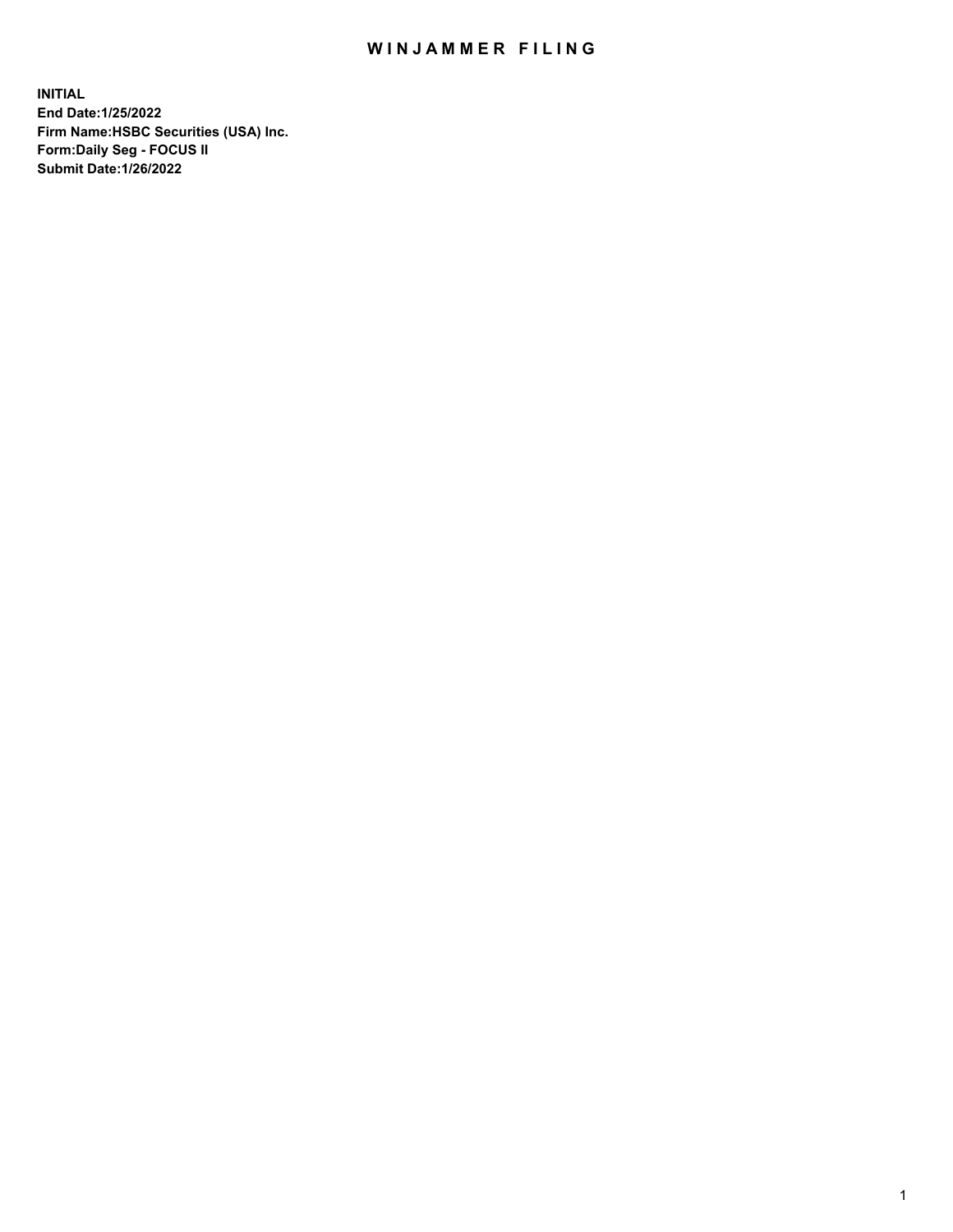**INITIAL End Date:1/25/2022 Firm Name:HSBC Securities (USA) Inc. Form:Daily Seg - FOCUS II Submit Date:1/26/2022 Daily Segregation - Cover Page**

| Name of Company                                                                                                                                                                                                                                                                                                                | <b>HSBC Securities (USA) Inc.</b>                          |
|--------------------------------------------------------------------------------------------------------------------------------------------------------------------------------------------------------------------------------------------------------------------------------------------------------------------------------|------------------------------------------------------------|
| <b>Contact Name</b>                                                                                                                                                                                                                                                                                                            | <b>Michael Vacca</b>                                       |
| <b>Contact Phone Number</b>                                                                                                                                                                                                                                                                                                    | 212-525-7951                                               |
| <b>Contact Email Address</b>                                                                                                                                                                                                                                                                                                   | michael.vacca@us.hsbc.com                                  |
| FCM's Customer Segregated Funds Residual Interest Target (choose one):<br>a. Minimum dollar amount: ; or<br>b. Minimum percentage of customer segregated funds required:% ; or<br>c. Dollar amount range between: and; or<br>d. Percentage range of customer segregated funds required between:% and%.                         | 96,000,000<br><u>0</u><br>0 <sub>0</sub><br>00             |
| FCM's Customer Secured Amount Funds Residual Interest Target (choose one):<br>a. Minimum dollar amount: ; or<br>b. Minimum percentage of customer secured funds required:%; or<br>c. Dollar amount range between: and; or<br>d. Percentage range of customer secured funds required between:% and%.                            | 15,000,000<br><u>0</u><br>0 <sub>0</sub><br>0 <sub>0</sub> |
| FCM's Cleared Swaps Customer Collateral Residual Interest Target (choose one):<br>a. Minimum dollar amount: ; or<br>b. Minimum percentage of cleared swaps customer collateral required:% ; or<br>c. Dollar amount range between: and; or<br>d. Percentage range of cleared swaps customer collateral required between:% and%. | 75,000,000<br><u>0</u><br><u>00</u><br>00                  |

Attach supporting documents CH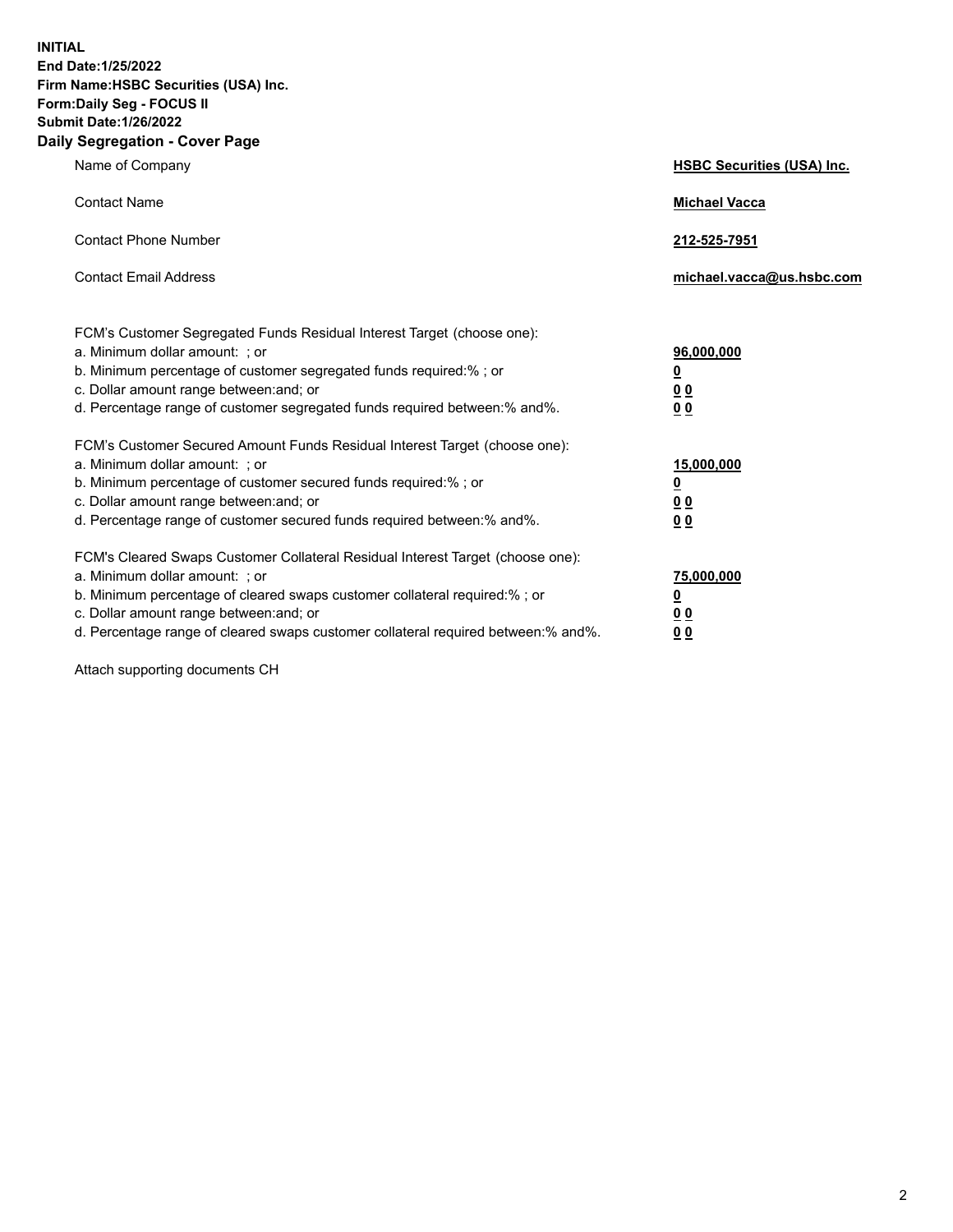**INITIAL End Date:1/25/2022 Firm Name:HSBC Securities (USA) Inc. Form:Daily Seg - FOCUS II Submit Date:1/26/2022 Daily Segregation - Secured Amounts** Foreign Futures and Foreign Options Secured Amounts Amount required to be set aside pursuant to law, rule or regulation of a foreign government or a rule of a self-regulatory organization authorized thereunder **0** [7305] 1. Net ledger balance - Foreign Futures and Foreign Option Trading - All Customers A. Cash **154,731,800** [7315] B. Securities (at market) **22,997,719** [7317] 2. Net unrealized profit (loss) in open futures contracts traded on a foreign board of trade **-39,029,140** [7325] 3. Exchange traded options a. Market value of open option contracts purchased on a foreign board of trade **0** [7335] b. Market value of open contracts granted (sold) on a foreign board of trade **0** [7337] 4. Net equity (deficit) (add lines 1. 2. and 3.) **138,700,379** [7345] 5. Account liquidating to a deficit and account with a debit balances - gross amount **953** [7351] Less: amount offset by customer owned securities **-779** [7352] **174** [7354] 6. Amount required to be set aside as the secured amount - Net Liquidating Equity Method (add lines 4 and 5) **138,700,553** [7355] 7. Greater of amount required to be set aside pursuant to foreign jurisdiction (above) or line 6. **138,700,553** [7360] FUNDS DEPOSITED IN SEPARATE REGULATION 30.7 ACCOUNTS 1. Cash in banks A. Banks located in the United States **21,369,088** [7500] B. Other banks qualified under Regulation 30.7 **0** [7520] **21,369,088** [7530] 2. Securities A. In safekeeping with banks located in the United States **22,997,719** [7540] B. In safekeeping with other banks qualified under Regulation 30.7 **0** [7560] **22,997,719** [7570] 3. Equities with registered futures commission merchants A. Cash **0** [7580] B. Securities **0** [7590] C. Unrealized gain (loss) on open futures contracts **0** [7600] D. Value of long option contracts **0** [7610] E. Value of short option contracts **0** [7615] **0** [7620] 4. Amounts held by clearing organizations of foreign boards of trade A. Cash **0** [7640] B. Securities **0** [7650] C. Amount due to (from) clearing organization - daily variation **0** [7660] D. Value of long option contracts **0** [7670] E. Value of short option contracts **0** [7675] **0** [7680] 5. Amounts held by members of foreign boards of trade A. Cash **179,159,385** [7700] B. Securities **0** [7710] C. Unrealized gain (loss) on open futures contracts **-39,029,140** [7720] D. Value of long option contracts **0** [7730] E. Value of short option contracts **0** [7735] **140,130,245** [7740] 6. Amounts with other depositories designated by a foreign board of trade **0** [7760] 7. Segregated funds on hand **0** [7765] 8. Total funds in separate section 30.7 accounts **184,497,052** [7770] 9. Excess (deficiency) Set Aside for Secured Amount (subtract line 7 Secured Statement Page 1 from Line 8) **45,796,499** [7380]

10. Management Target Amount for Excess funds in separate section 30.7 accounts **15,000,000** [7780]

11. Excess (deficiency) funds in separate 30.7 accounts over (under) Management Target **30,796,499** [7785]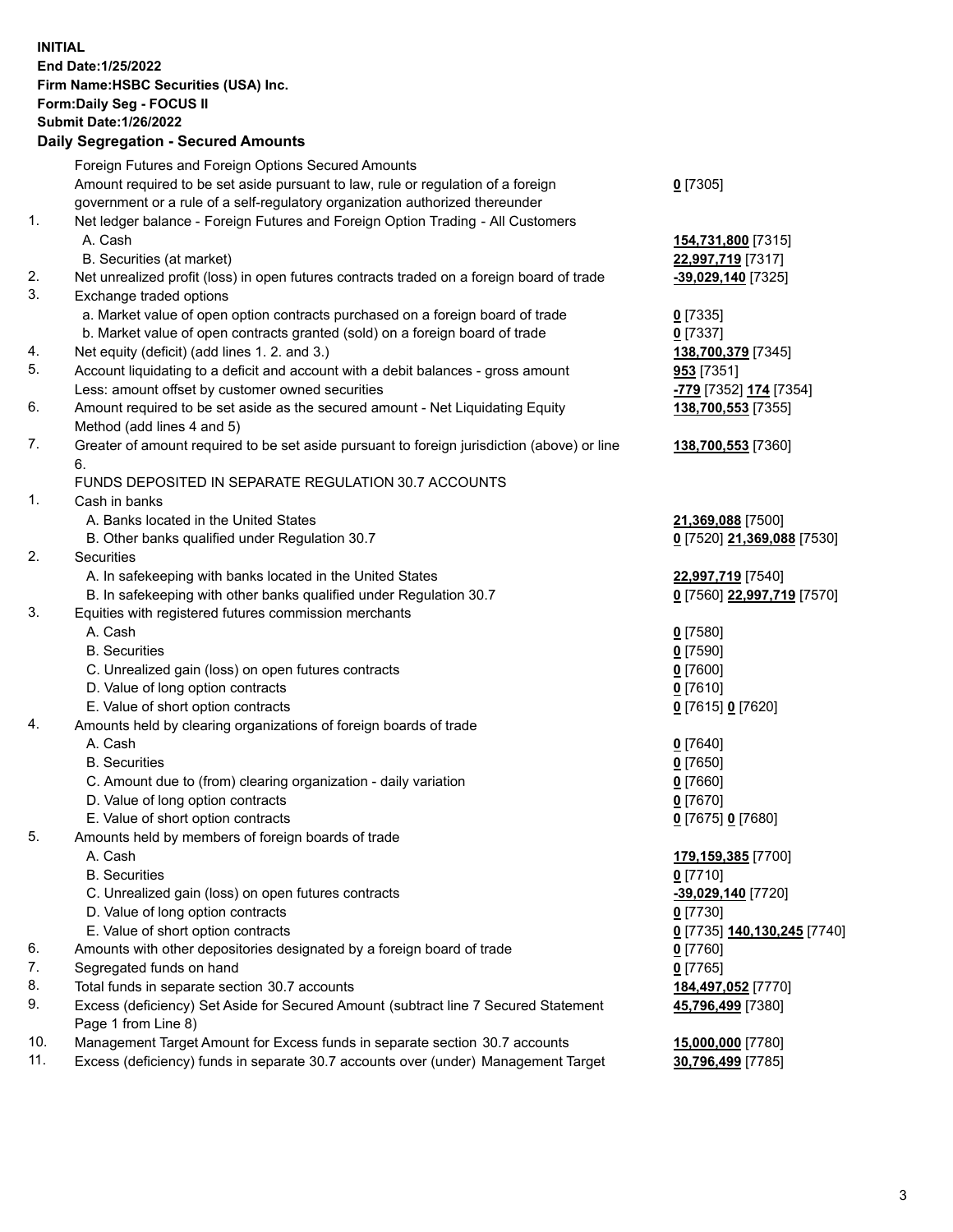**INITIAL End Date:1/25/2022 Firm Name:HSBC Securities (USA) Inc. Form:Daily Seg - FOCUS II Submit Date:1/26/2022 Daily Segregation - Segregation Statement** SEGREGATION REQUIREMENTS(Section 4d(2) of the CEAct) 1. Net ledger balance A. Cash **4,433,885,193** [7010] B. Securities (at market) **915,596,650** [7020] 2. Net unrealized profit (loss) in open futures contracts traded on a contract market **-2,128,638,698** [7030] 3. Exchange traded options A. Add market value of open option contracts purchased on a contract market **1,007,676,278** [7032] B. Deduct market value of open option contracts granted (sold) on a contract market **-324,594,542** [7033] 4. Net equity (deficit) (add lines 1, 2 and 3) **3,903,924,881** [7040] 5. Accounts liquidating to a deficit and accounts with debit balances - gross amount **11,830,938** [7045] Less: amount offset by customer securities **-11,830,938** [7047] **0** [7050] 6. Amount required to be segregated (add lines 4 and 5) **3,903,924,881** [7060] FUNDS IN SEGREGATED ACCOUNTS 7. Deposited in segregated funds bank accounts A. Cash **17,975,980** [7070] B. Securities representing investments of customers' funds (at market) **0** [7080] C. Securities held for particular customers or option customers in lieu of cash (at market) **16,739,384** [7090] 8. Margins on deposit with derivatives clearing organizations of contract markets A. Cash **2,148,217,139** [7100] B. Securities representing investments of customers' funds (at market) **0** [7110] C. Securities held for particular customers or option customers in lieu of cash (at market) **873,422,717** [7120] 9. Net settlement from (to) derivatives clearing organizations of contract markets **245,983,628** [7130] 10. Exchange traded options A. Value of open long option contracts **1,007,676,278** [7132] B. Value of open short option contracts **-324,594,542** [7133] 11. Net equities with other FCMs A. Net liquidating equity **682,162** [7140] B. Securities representing investments of customers' funds (at market) **0** [7160] C. Securities held for particular customers or option customers in lieu of cash (at market) **23,591,797** [7170] 12. Segregated funds on hand **1,842,752** [7150] 13. Total amount in segregation (add lines 7 through 12) **4,011,537,295** [7180] 14. Excess (deficiency) funds in segregation (subtract line 6 from line 13) **107,612,414** [7190] 15. Management Target Amount for Excess funds in segregation **96,000,000** [7194]

16. Excess (deficiency) funds in segregation over (under) Management Target Amount Excess

**11,612,414** [7198]